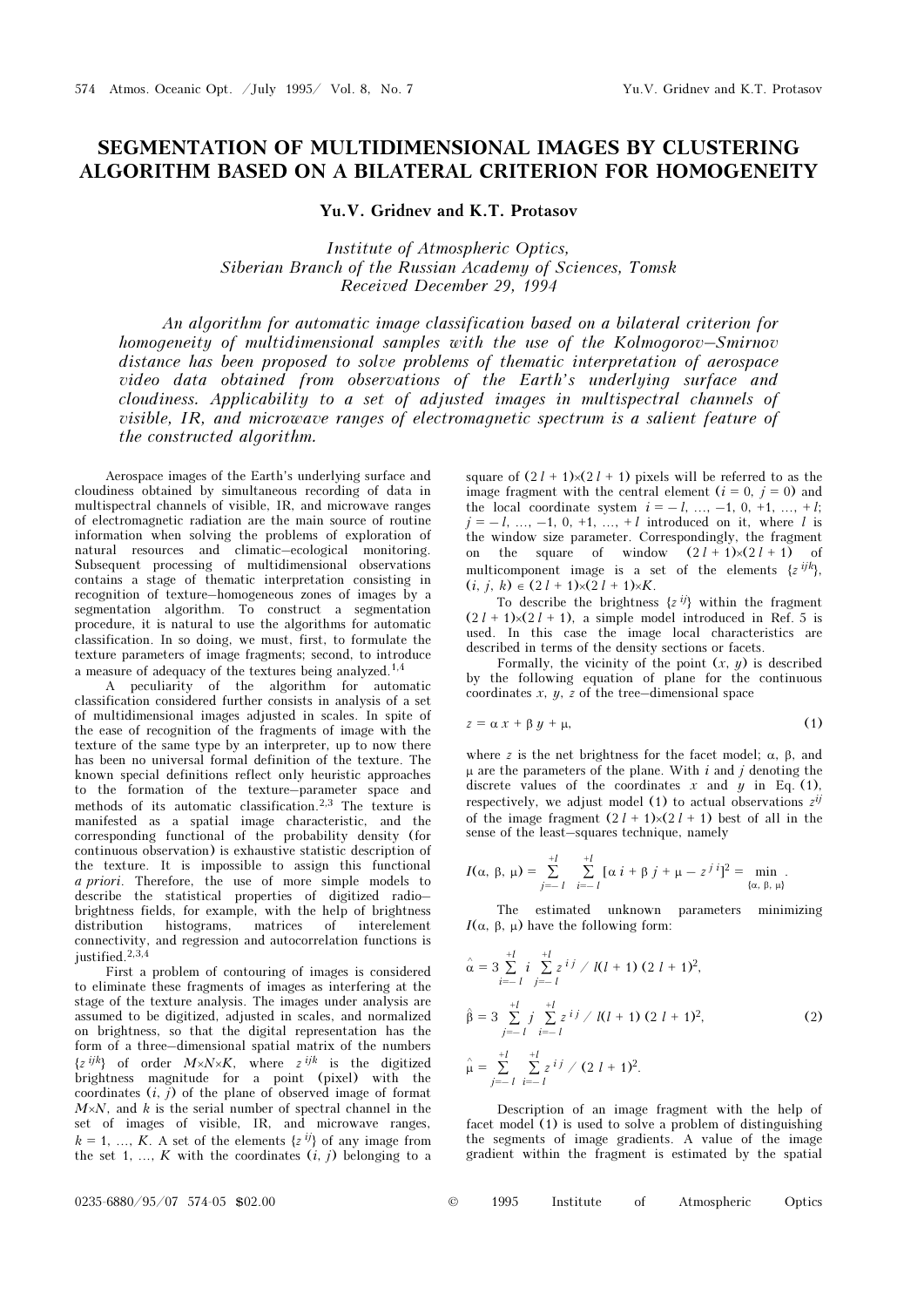derivative determined as a ratio of the area  $dS$  of inclined plane (1) bounded by the square fragment  $(2 l + 1) \times (2 l + 1)$  to the area of the base d $\Delta$  of this fragment. If Eq. (1) is represented in the form of the equation of plane in terms of the direction cosines, then

$$
\frac{dS}{d\Delta^{2}} \left| \left( \frac{3 \sum_{i=1}^{+l} i \sum_{j=-l}^{+l} z^{ji}}{(l(l+1)(2l+1)^{2}} \right)^{2} + \left( \frac{3 \sum_{j=-l}^{+l} i \sum_{i=-l}^{+l} z^{ji}}{(l(l+1)(2l+1)^{2}} \right)^{2} + 1 \right|^{1/2}.
$$
 (3)

Estimated value of the gradient is attributed to the central point of fragment with the local pixel coordinates  $i = 0$ ,  $j = 0$ . If now every image under analysis is differentiated in the same way and the values of the corresponding gradients are attributed to the central elements of scanning window with the parameter  $l$ , then we can transfer from initial images of the radio–brightness relief  $\{z^{ijk}\}$  of aerospace photographs to the images with the underlined gradient having the values  $\{w^{ijk}\}\$  determined from formula (3).

Now a histogram of gradient distribution for a gradient image is constructed and two regions are selected on this histogram: the left no gradient region starting from zero and the right region of gradients.

Formalized statement of this problem leads to a task of decomposition of the joint gradient distribution  $p(w)$ , specified by the above–mentioned histogram, into two component distributions<sup>1,4</sup>:

$$
p(w) = P f(w) + Q g(w), \qquad (4)
$$

where  $g(w)$  is the function of conditional probability density for the hypothesis  $H_1$  that the observation w falls in the gradient class;  $f(w)$  is the density function for the alternative  $H_0$  that the observation w falls in the not gradient class;  $P$  and  $Q$  are the parameters of mixture;  $P + Q = 1.$ 

As parametric models of distributions comprising mixture (4), the Jonson  $S_B$ –distribution<sup>6</sup> is used having great approximating abilities in combination with few parameters among which are the form factors

$$
g(w), f(w) = \frac{\lambda}{\sqrt{2\pi} (w - \varepsilon) (\lambda - w + \varepsilon)} \times
$$

$$
\times \exp\left\{-\frac{1}{2} \bigg[ \gamma + \eta \ln\bigg(\frac{w - \varepsilon}{\lambda - w + \varepsilon}\bigg) \bigg] \right\},\tag{5}
$$

where  $\epsilon \leq w \leq \epsilon + \lambda$ ,  $\eta > 0$ ,  $\lambda > 0$ ,  $-\infty < \gamma < \infty$ .

We solve the decomposition problem for distributions (4) with regard to models (5) numerically, choosing as a criterion for optimum a minimum of the following square criterion:

$$
[\hat{p}(w) - Pf(w) - Qg(w)]^2 = \min_{\{\theta\}}\tag{6}
$$

where  $\hat{p}(w)$  is the image gradient histogram;  $\theta = {\varepsilon_0, \lambda_0, \gamma_0, \eta_0; \varepsilon_1, \lambda_1, \gamma_1, \eta_1; P}^T$  is the set of unknown parameters; superscript T denotes transposition;  $\varepsilon_0$ ,  $\lambda_0$ ,  $\gamma_0$ , and  $\eta_0$  are the parameters of the distribution  $f(w)$  given by Eq. (5) for the alternative  $H_0$ ;  $\varepsilon_1$ ,  $\lambda_1$ ,  $\gamma_1$ , and  $\eta_1$  are the parameters of the distribution  $q(w)$  given by Eq. (5) for the hypothesis  $H_1$ ; P is the weight of the distribution  $f(w)$  in Eq. (4); and,  $Q = 1 - P$ . The problem of minimization of

multiextremum functional (6) with respect to the set of eight parameters can be solved numerically by standard methods of random search for the gradient descent points with subsequent gradient descent.

After estimating the parameters of the distributions  $f(w)$  and  $g(w)$ , the decision rule in testing the hypotheses that contour (gradient) exists or not is written in the form of the Bayes decision rule

$$
u(w^{ij}) = \arg \max \{ \hat{p} \hat{f}(w^{ij}), \hat{Q} \hat{g}(w^{ij}) \}, \tag{7}
$$

where  $u(w^{ij})$  is the solution;  $w^{ij}$  is the magnitude of the gradient image under analysis at the point  $(i, j)$ . When we deal with a set of gradient images, the generalized gradient is determined by the vector  $\frac{dS}{d\Delta} = \left(\frac{dS_1}{d\Delta_1}, \dots, \frac{dS_K}{d\Delta_K}\right)$  $\frac{dS_1}{d\Delta_1}, \dots, \frac{dS_K}{d\Delta_K}$ T .

 $d\Delta_k$ 

The components of this vector are the magnitudes of individual gradient images.

To solve the problem of retrieving the multidimensional probabilistic distributions of the components of the vector  $\frac{dS}{d\Delta}$  for model (4), it is natural to use the multidimensional analog of the Jonson  $S_B$ – distribution<sup>6</sup> that will substantially complicate a problem of evaluation of the unknown parameters. Simplification can be made at the cost of deterioration of the solution quality by introducing a concept of the gradient vector norm

$$
\left\| \frac{dS}{d\Delta} \right\| = \sqrt{\left(\frac{dS_1}{d\Delta_1}\right)^2 + \ldots + \left(\frac{dS_K}{d\Delta_K}\right)^2}.
$$

This makes it possible to use completely the above– described variant with individual gradient image.

At last, let us transfer to consideration of the main problem of the texture analysis of multidimensional video data with excluded contours of large gradient.

As the texture manifests itself as a spatial image characteristic, initial images should be represented in the form of fragments, and the statistical characteristics of every fragment should be studied.

Let us use one of the criteria for testing hypotheses of homogeneity of two samples<sup>7</sup> using as a test the Kolmogorov–Smirnov distance between multidimensional empirical distributions retrieved on pairs of fragments being compared.

Let  $\{z^{ijk}\}\$  and  $\{v^{ijk}\}\$  be the sets of radio brightness recorded on two image fragments being analyzed for homogeneity with the continuous integral distribution functions  $F(z)$  and  $G(z)$ , respectively. In this case, a measure of identity of the image fragment textures is a value of the Kolmogorov–Smirnov distance between the multidimensional distributions retrieved on the corresponding fragments<sup>7</sup>

$$
D_{m n} = \sup_{\{z\}} |F_m(z) - G_n(z)|,\tag{8}
$$

where  $F_m(\cdot)$  and  $G_n(\cdot)$  are the multidimensional empirical distribution functions of the following form:

$$
F_m(z) = \frac{1}{m} \sum_{\{i,j\}} \prod_{k=1}^K C (z^k - z^{i j k}),
$$
  
\n
$$
G_n(z) = \frac{1}{n} \sum_{\{i,j\}} \prod_{k=1}^K C (z^k - v^{i j k}),
$$
\n(9)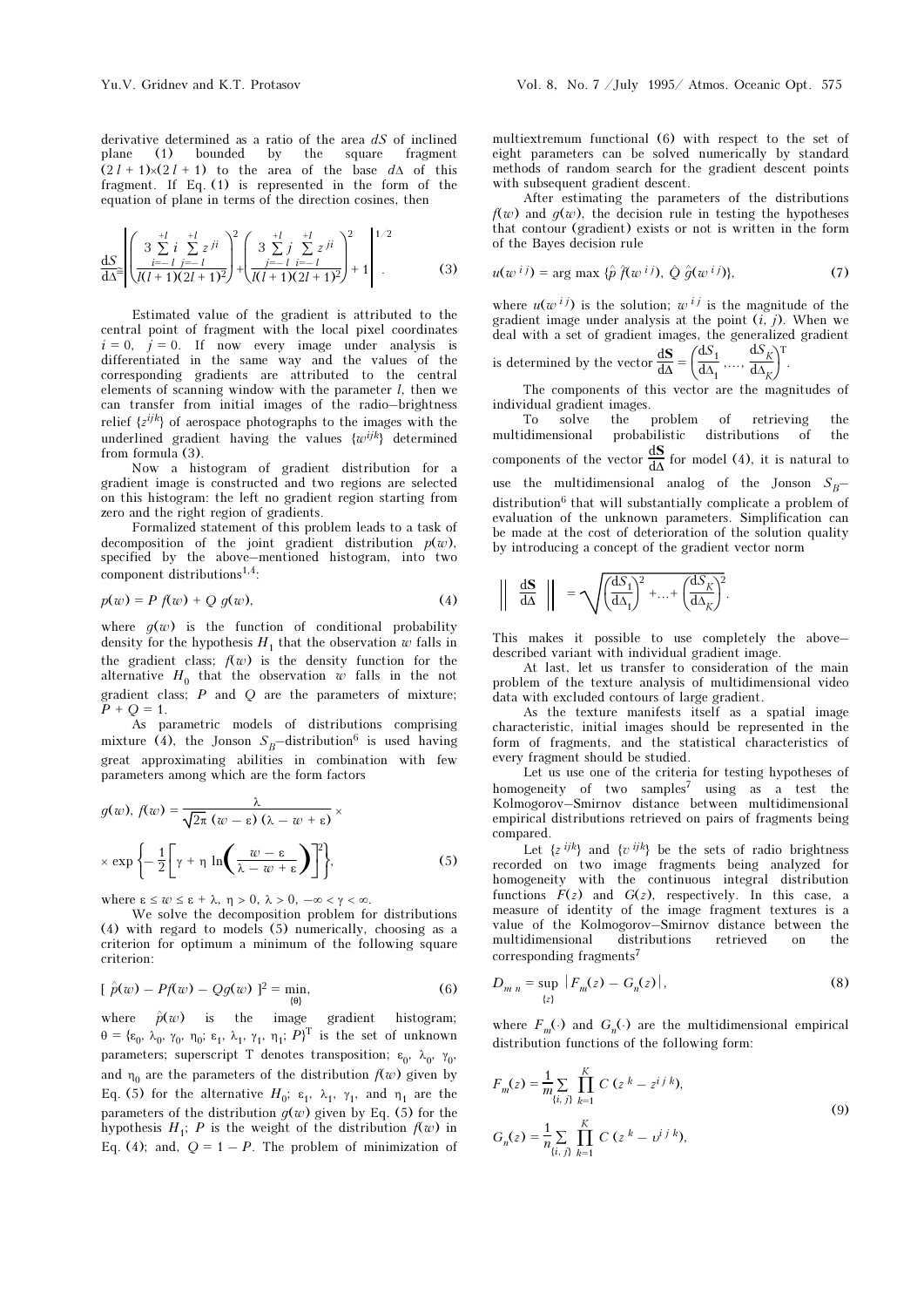m is the number of pixels in the fragment  $\{z^{ijk}\}\;$ , n is the number of pixels in the fragment  $\{v^{ijk}\}$ ; moreover, these fragments have no elements belonging to contour if it is;  $C(\cdot)$  is the comparison function,  $C(t) = \{1, t \geq 0; 0, t < 0\}.$ 

It is necessary to test the hypothesis  $H_0$  that the integral functions of brightness distribution being retrieved on these fragments are the same in the statistical sense, and two samples from which they have been retrieved belong to the same statistical ensemble. This is indicative of statistical homogeneity of the pair of fragments being compared. The alternative  $H_1$  states inequality of integral density functions and, hence, absence of the statistical equivalence of the textures of these fragments.

In other words, the hypothesis  $H_0$ :  $F(z) = G(z)$ should be tested against the alternative  $H_1: F(z) \neq G(z)$ . But it should be borne in mind that for statistics (8) of bilateral test for homogeneity, the asymptotic distributions  $D_{mn}$  have been obtained only for the one– dimensional functions  $F(\cdot)$  and  $G(\cdot)$ .

The way out in this situation can be found using an idea of decomposition of the mixed statistics  $D_{mn}$  into the component distributions subsequently used to construct the Bayes decision rule for testing the hypotheses  $H_0$  and  $H_1$  as in the case of model (4).

In this case, a process of clustering the texture– homogeneous fragments is constructed in the following manner. Initial multidimensional image is decomposed by the coordinate grid with a given step into individual multidimensional fragments with the magnitudes of radio brightness  $\{z^{ijk}\}, i = 1, ..., l_x; j = 1, ..., l_y; k = 1, ..., K$ . The size of fragments  $l_x \times l_y$  is chosen for reasons that the texture features can manifest themselves completely within the fragment. In this case, the contradictory requirements must be taken into account, namely, choosing a fragment of larger dimensions, its texture characteristics can be described more completely thereby increasing the stability of distribution estimations, but the accuracy of presentation of homogeneity zone boundaries deteriorates in details; moreover, within larger fragment the texture internal homogeneity most likely will be disrupted.

Once the set of image fragments is fixed, we choose one of them as a reference and subsequently each remaining – as the second one. Then degree of homogeneity of the fragment pairs is evaluated in the sense of distance (8). This process yields the statistics  ${D_{mnj}}$ ,  $j = 1, ..., M$ , where M is the number of fragments being compared with the reference one. According to this statistics, we construct the mixed distribution histogram describing the behavior of  $D_{mn}$  for the hypothesis  $H_0$  and alternative  $H_1$ .

Using again model (4) and assigning the parametric approximations of unknown conditional density functions for the hypothesis  $H_0$  and alternative  $H_1$ , these functions can be retrieved together with *a priori* cluster probabilities by solving a problem of identification of distribution mixture (6). After that the decision rule for the hypothesis  $H_0$  and alternative  $H_1$  has the standard Bayes form given by Eq. (7). Among the possible variants of the choice of the reference fragment, the variant is found by exhaustion for which the histogram of  $D_{mn}$ statistical distribution is concentrated near zero to the greatest extent that testifies the compactness of the cluster.

This variant with its reference fragment is chosen as a working one for clustering of fragments. The decision rule divides all set of fragments into the set comprising a class of texture–homogeneous fragments and the set of fragments out of this class; the latter ones are again subjected to the above–described procedure of choice of the reference fragment with further clustering.

After a certain number of iterations some fragments remain that can be characterized as heterogeneous ones or observation overshoots.

Let us considered an illustrative example of segmentation of a concrete satellite photograph, which was kindly provided at our disposal by V.I. Khamarin (Institute of Ecology of Natural Complexes of the Siberian Branch of the Russian Academy of Sciences). The photograph is a set of three digitized magnitudes of radio brightness recorded in the spectral ranges 0.5–0.6 μm (the first channel), 0.6–0.7 μm (the second channel), and  $0.8-0.9$  μm (the third channel).



FIG. 1. Initial image in the third channel.